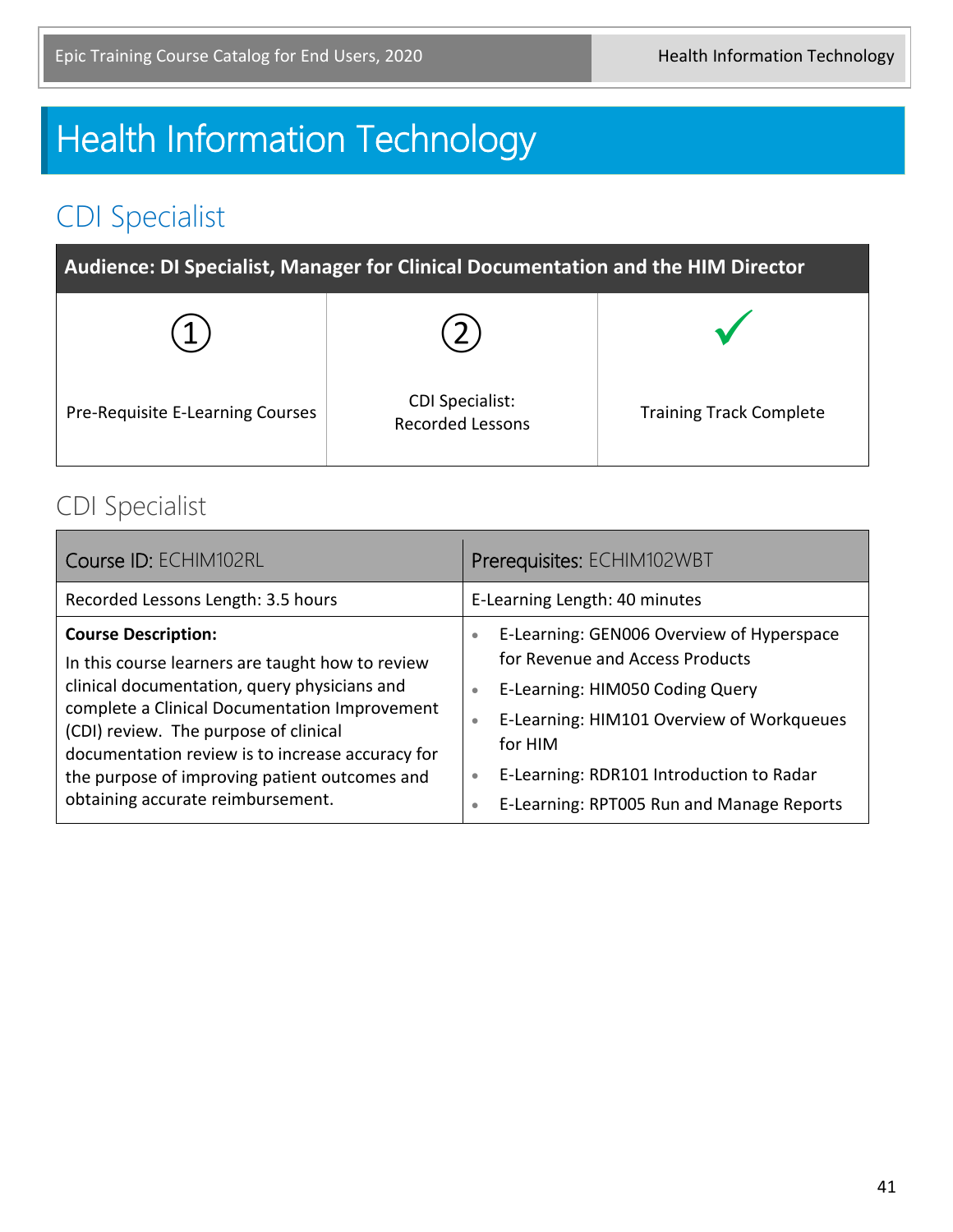# Coder

| Audience: Coder, Coding Manager and the HIM Director |                                     |                                |
|------------------------------------------------------|-------------------------------------|--------------------------------|
|                                                      |                                     |                                |
| Pre-Requisite E-Learning Courses                     | HIM Coder:<br>Live Virtual Training | <b>Training Track Complete</b> |

#### Coder

| Course ID: ECHIM103ILT                                                                                                                                                                                                                                                                                                                                                                                                                                                                                                                                                                                                                                                                                                                                                                                                                                                                                                                                         | Prerequisites: ECHIM103WBT                                                                                                                                                                                                                                                                                                                                               |
|----------------------------------------------------------------------------------------------------------------------------------------------------------------------------------------------------------------------------------------------------------------------------------------------------------------------------------------------------------------------------------------------------------------------------------------------------------------------------------------------------------------------------------------------------------------------------------------------------------------------------------------------------------------------------------------------------------------------------------------------------------------------------------------------------------------------------------------------------------------------------------------------------------------------------------------------------------------|--------------------------------------------------------------------------------------------------------------------------------------------------------------------------------------------------------------------------------------------------------------------------------------------------------------------------------------------------------------------------|
| Instructor-Led Course Length: 5.5 hours                                                                                                                                                                                                                                                                                                                                                                                                                                                                                                                                                                                                                                                                                                                                                                                                                                                                                                                        | E-Learning Length: 40 minutes                                                                                                                                                                                                                                                                                                                                            |
| <b>Course Description:</b><br>In this course learners are taught the basics of<br>coding accounts and coding follow-up. The coder<br>will learn the process required to appropriately<br>research an account for accurate coding, create<br>and send queries to clinicians, also resolve queries<br>for missing documentation. The coder uses a<br>third party encoder to calculate the Diagnosis<br>Related Group on inpatient accounts in order to<br>determine the appropriate reimbursement.<br>Additionally, learners will be taught the claims<br>creation process and how to identify when claims<br>processing has occurred in the revenue cycle, also<br>how to review HIM claim edits and denials.<br>Learners will understand how to execute advanced<br>coding workflows and ED charging. Additionally,<br>users will learn how to communicate with billers<br>about coding-related errors and route accounts to<br>registration staff for review. | E-Learning: GEN006 Overview of Hyperspace<br>$\bullet$<br>for Revenue and Access Products<br>E-Learning: HIM018 Coding an Account<br>$\bullet$<br>E-Learning: HIM050 Coding Query and Missing<br>$\bullet$<br>Documentation<br>E-Learning: HIM101 Overview of Workqueues<br>$\bullet$<br>for HIM<br>E-Learning: RHB005 Overview of Claim Edit<br>$\bullet$<br>Workqueues |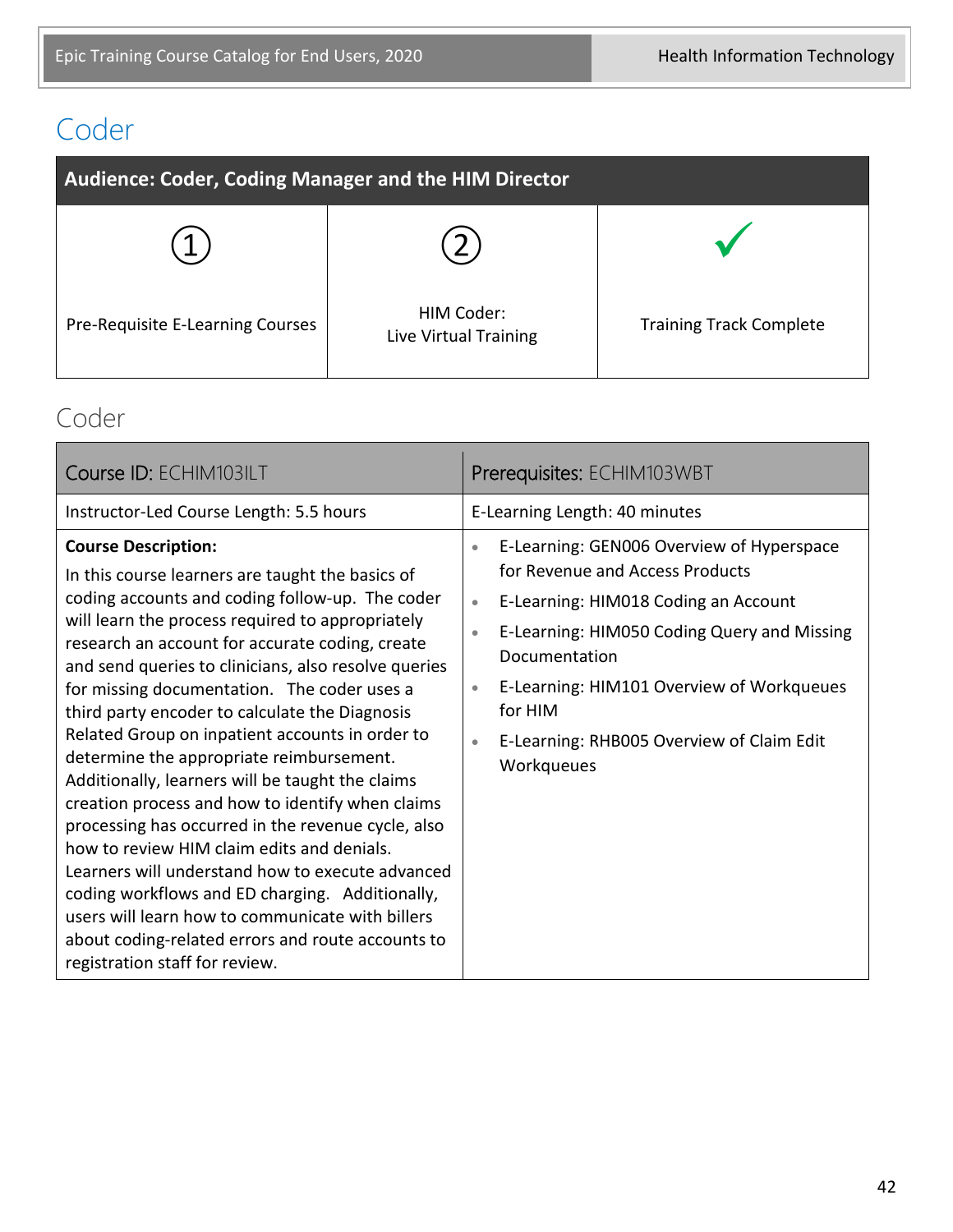# Deficiency Analyst

| Audience: Deficiency Analyst, Medical Records Abstractor, Medical Records Clerk<br>Manager of HIM, and the HIM Director |                                                |                                |
|-------------------------------------------------------------------------------------------------------------------------|------------------------------------------------|--------------------------------|
|                                                                                                                         |                                                |                                |
| Pre-Requisite E-Learning Courses                                                                                        | Deficiency Analyst:<br><b>Recorded Lessons</b> | <b>Training Track Complete</b> |

### Deficiency Analyst

| Course ID: ECHIM105RL                                                                                                                                                                                                                                                                                                                              | Prerequisites: ECHIM105WBT                                                                                                                                                                                                                                                                                             |
|----------------------------------------------------------------------------------------------------------------------------------------------------------------------------------------------------------------------------------------------------------------------------------------------------------------------------------------------------|------------------------------------------------------------------------------------------------------------------------------------------------------------------------------------------------------------------------------------------------------------------------------------------------------------------------|
| Recorded Lessons Length: 3 hours                                                                                                                                                                                                                                                                                                                   | E-Learning Length: 35 minutes                                                                                                                                                                                                                                                                                          |
| <b>Course Description:</b><br>In this course the Deficiency Analyst is taught the<br>basics of analyzing documentation in a patient's<br>chart to identify missing deficiencies, checking to<br>ensure deficiencies are complete, reassigning<br>deficiencies to appropriate providers or identify<br>where a deficiency got stuck in the process. | E-Learning: GEN006 Overview of Hyperspace<br>$\bullet$<br>for Revenue and Access Products<br>E-Learning: HIM012 Automatic Deficiency<br>$\bullet$<br><b>Creation and Initial Analysis</b><br>E-Learning: HIM101 Overview of Workqueues<br>$\bullet$<br>for HIM<br>E-Learning: MD108 Overview of In Basket<br>$\bullet$ |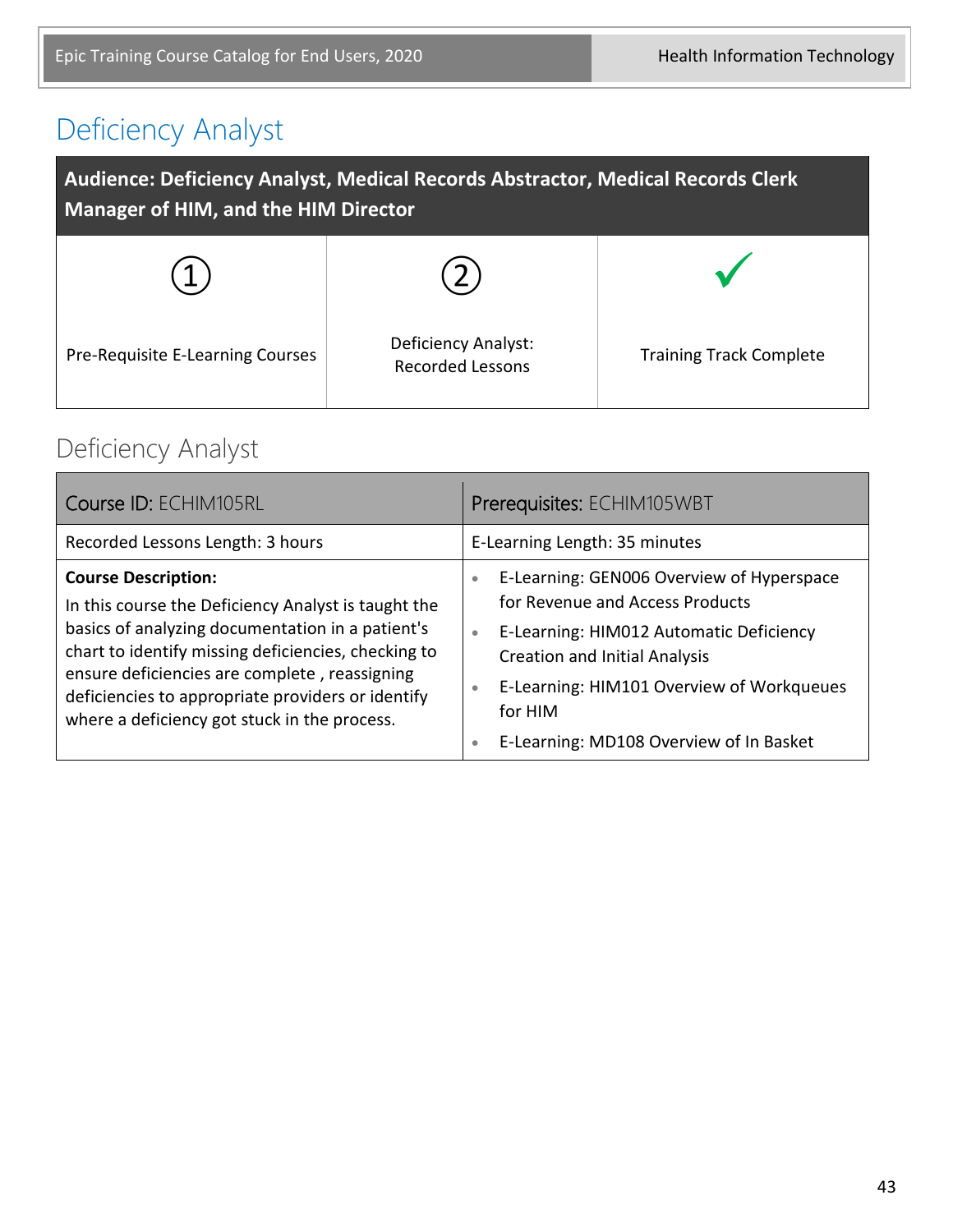# Privacy Officer

| <b>Audience: Privacy Officer and HIM Manager and HIM Director</b> |                                             |                                |
|-------------------------------------------------------------------|---------------------------------------------|--------------------------------|
|                                                                   |                                             |                                |
| Pre-Requisite E-Learning Courses                                  | Privacy Officer:<br><b>Recorded Lessons</b> | <b>Training Track Complete</b> |

# Privacy Officer

| Course ID: ECHIM107RL                                                                                                                                                                                                                                                                                                                         | Prerequisites: ECHIM107WBT                                                                                                                          |
|-----------------------------------------------------------------------------------------------------------------------------------------------------------------------------------------------------------------------------------------------------------------------------------------------------------------------------------------------|-----------------------------------------------------------------------------------------------------------------------------------------------------|
| Recorded Lessons Length: 3 hours                                                                                                                                                                                                                                                                                                              | E-Learning Length: 20 minutes                                                                                                                       |
| <b>Course Description:</b><br>The role of the Privacy Officer is maintain the<br>confidentiality of patient records and ensure that<br>the hospital remains within compliance.<br>In this course the Privacy Officer is taught how to<br>monitor access to patient charts using reports and<br>how to prevent inappropriate access to charts. | E-Learning: GEN006 Overview of Hyperspace<br>$\bullet$<br>for Revenue and Access Products<br>E-Learning: RPT005 Run and Manage Reports<br>$\bullet$ |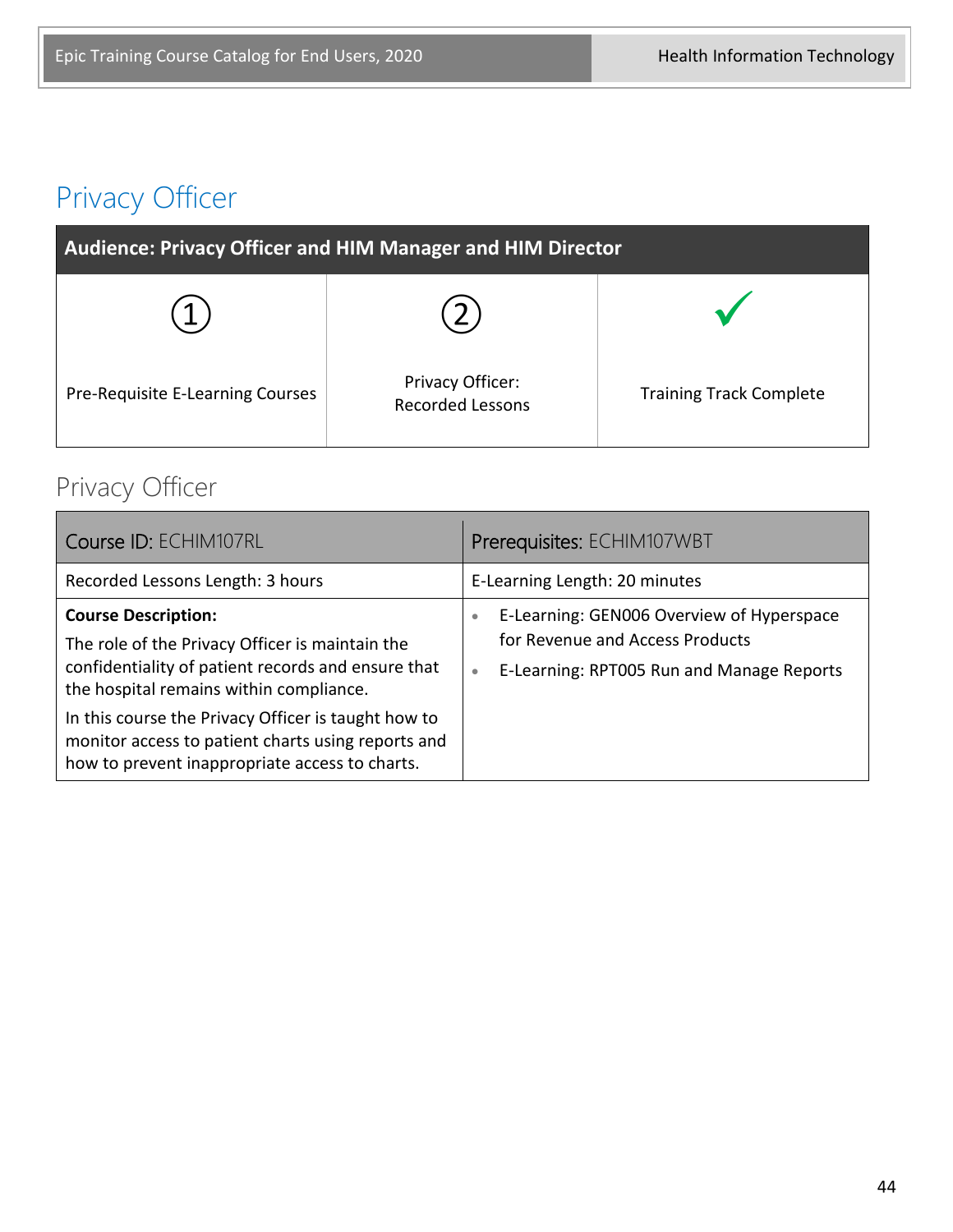# Release of Information Clerk

| Audience: ROI Clerk, Medical Chart Analyst, Medical Records Clerk, HIM Manager, HIM<br><b>Director and Privacy Officer</b> |                                       |                                |
|----------------------------------------------------------------------------------------------------------------------------|---------------------------------------|--------------------------------|
|                                                                                                                            |                                       |                                |
| Pre-Requisite E-Learning Courses                                                                                           | ROI Clerk:<br><b>Recorded Lessons</b> | <b>Training Track Complete</b> |

#### ROI Clerk

| Course ID: ECHIM108RL                                                                                                                                                                                                                                                                                                                                                | Prerequisites: ECHIM108WBT                                                                                                                                                                                                                                               |
|----------------------------------------------------------------------------------------------------------------------------------------------------------------------------------------------------------------------------------------------------------------------------------------------------------------------------------------------------------------------|--------------------------------------------------------------------------------------------------------------------------------------------------------------------------------------------------------------------------------------------------------------------------|
| Recorded Lessons Length: 2 hours                                                                                                                                                                                                                                                                                                                                     | E-Learning Length: 30 minutes                                                                                                                                                                                                                                            |
| <b>Course Description:</b><br>In this course the Release of Information (ROI)<br>Clerk will learn how to record, fulfill and bill<br>appropriately for release requests. The ROI Clerk<br>is taught to ensure that they are accurately<br>checking for proper authorization prior to<br>generating a release and remain in compliance<br>with the hospital policies. | E-Learning: GEN006 Overview of Hyperspace<br>$\bullet$<br>for Revenue and Access Products<br>E-Learning: HIM010A Managing a Request<br>$\bullet$<br>E-Learning: HIM010B Payment Posting<br>$\bullet$<br>E-Learning HIM101 Overview of Workqueues<br>$\bullet$<br>for HIM |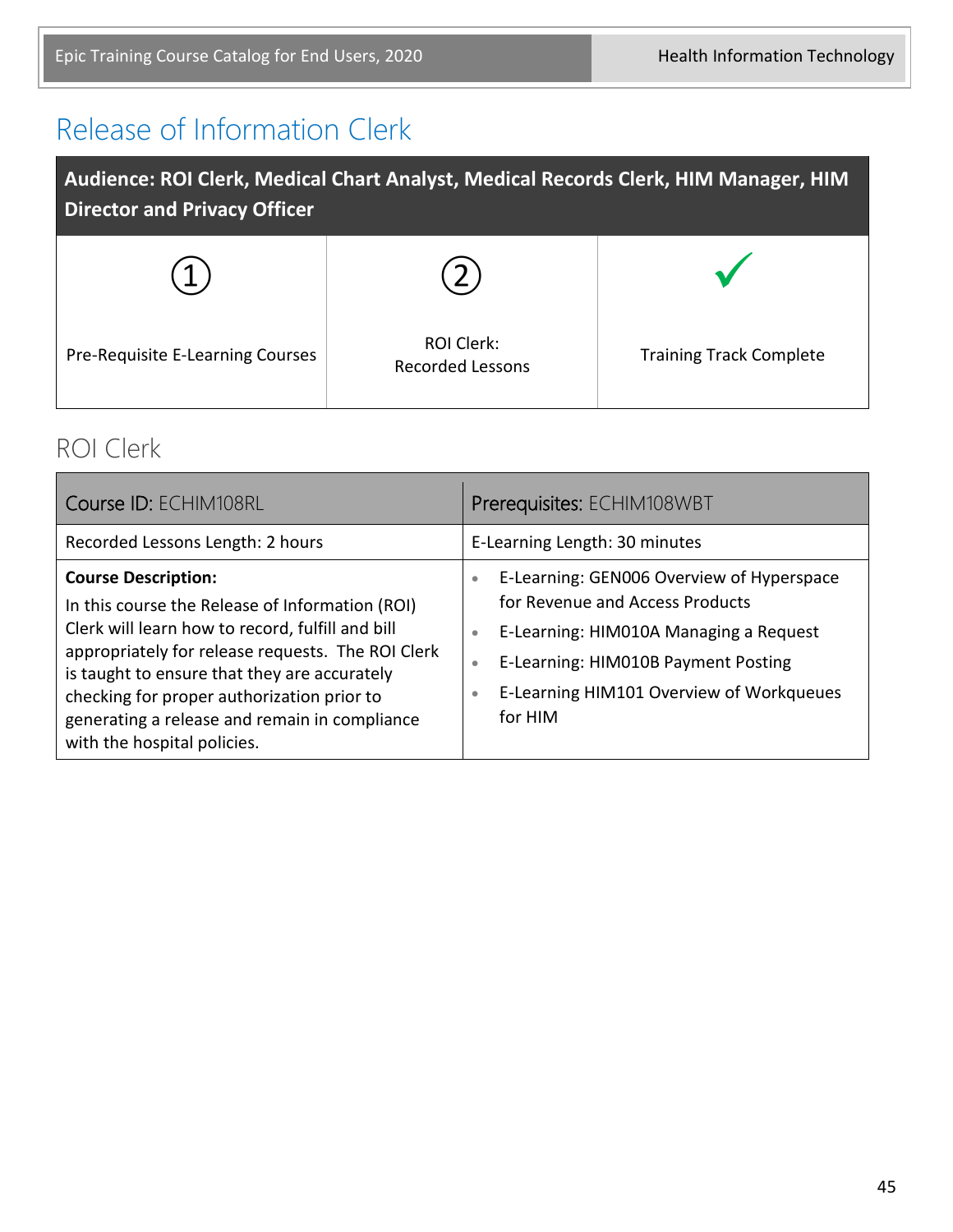# Health Information Management Director

| <b>Audience: HIM Managers and Directors</b> |                                                  |                                |
|---------------------------------------------|--------------------------------------------------|--------------------------------|
|                                             |                                                  |                                |
| Pre-Requisite E-Learning Courses            | <b>HIM Directors:</b><br><b>Recorded Lessons</b> | <b>Training Track Complete</b> |

#### HIM Director

| Course ID: ECHIM106RL                                                                                                                                                                                     | Prerequisites: ECHIM106WBT                               |  |
|-----------------------------------------------------------------------------------------------------------------------------------------------------------------------------------------------------------|----------------------------------------------------------|--|
| Recorded Lessons Length: 3 hours                                                                                                                                                                          | Classroom Learning Length: 23 hours                      |  |
| <b>Course Description:</b>                                                                                                                                                                                | Course: Coder 100, 101<br>$\bullet$                      |  |
| In this course the HIM Director will learn advanced<br>HIM topics, such as managing workqueues, editing<br>chart records, creating ROI requesters, how to<br>mark providers as delinquent, and reporting. | Course: CDI 100<br>$\bullet$                             |  |
|                                                                                                                                                                                                           | <b>Course: Deficiency Analyst</b><br>$\bullet$           |  |
|                                                                                                                                                                                                           | Course: Privacy Officer<br>$\bullet$                     |  |
|                                                                                                                                                                                                           | <b>Course: Release of Information Clerk</b><br>$\bullet$ |  |
|                                                                                                                                                                                                           | Course: Data Integrity Specialist 100, 101<br>$\bullet$  |  |
| NOTE: It is strongly recommended to take any/all curriculum that your staff are registered for to                                                                                                         |                                                          |  |
| understand their workflow.                                                                                                                                                                                |                                                          |  |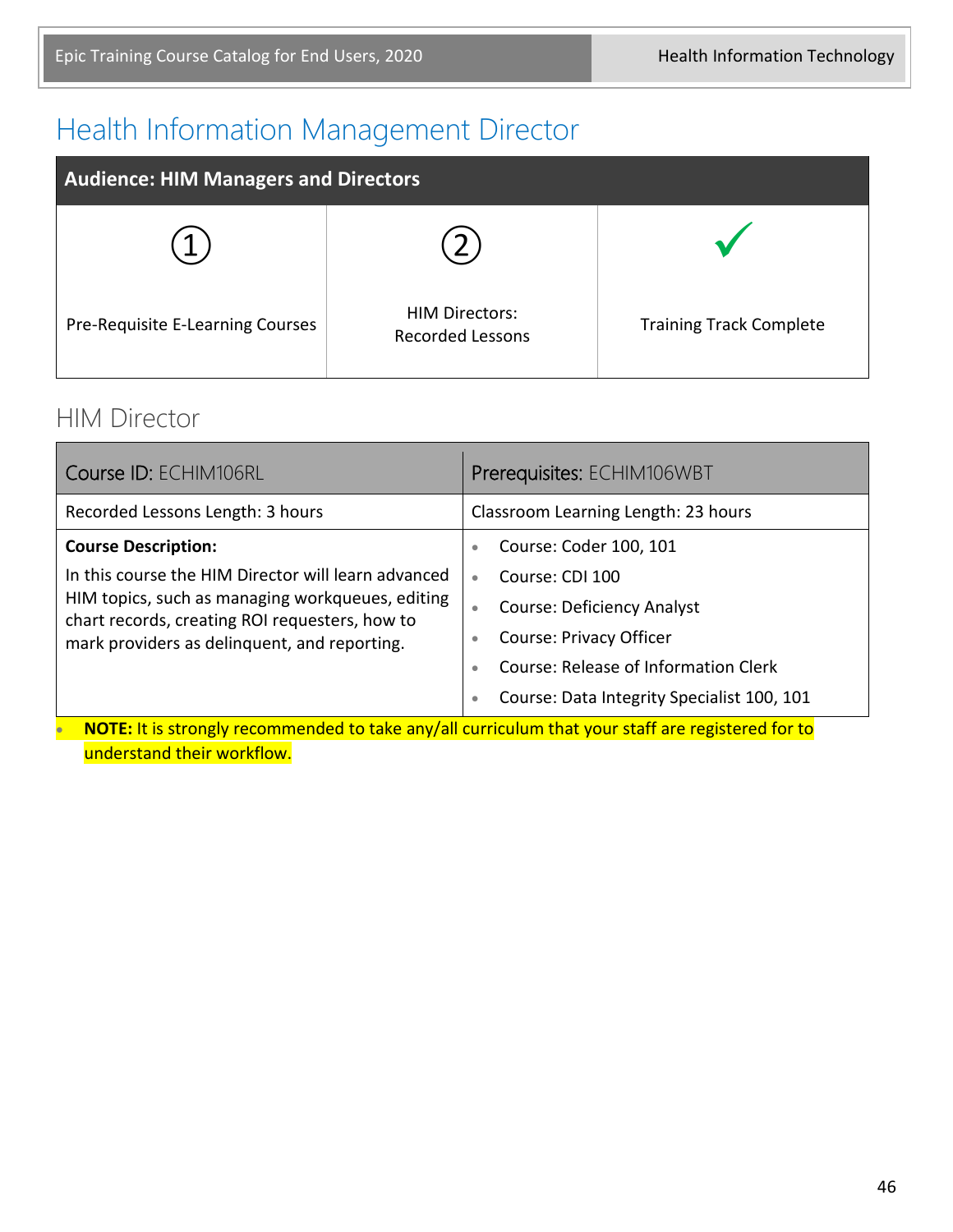# Release of Information Clerk for Non-HIM Departments/Clinics

| Audience: Radiology, Lab and Outpatient Clinics |                                              |                                |
|-------------------------------------------------|----------------------------------------------|--------------------------------|
|                                                 |                                              |                                |
| Pre-Requisite E-Learning Courses                | <b>ROI Clerk:</b><br><b>Recorded Lessons</b> | <b>Training Track Complete</b> |

#### ROI Clerk (Non-HIM Departments)

| Course ID: ECHIM101RL                                                                                                                                                                                                                                                                                              | Prerequisites: ECHIM101WBT                                                                                                                       |
|--------------------------------------------------------------------------------------------------------------------------------------------------------------------------------------------------------------------------------------------------------------------------------------------------------------------|--------------------------------------------------------------------------------------------------------------------------------------------------|
| Recorded Lessons Length: 1 hours                                                                                                                                                                                                                                                                                   | E-Learning Length: 20 minutes                                                                                                                    |
| <b>Course Description:</b><br>In this course you will learn how to record and<br>fulfill medical records release requests. Learners<br>are taught to ensure that they are accurately<br>checking for proper authorization prior to<br>generating a release and remain in compliance<br>with the hospital policies. | E-Learning: GEN006 Overview of Hyperspace<br>$\bullet$<br>for Revenue and Access Products<br>E-Learning: HIM010A Managing a Request<br>$\bullet$ |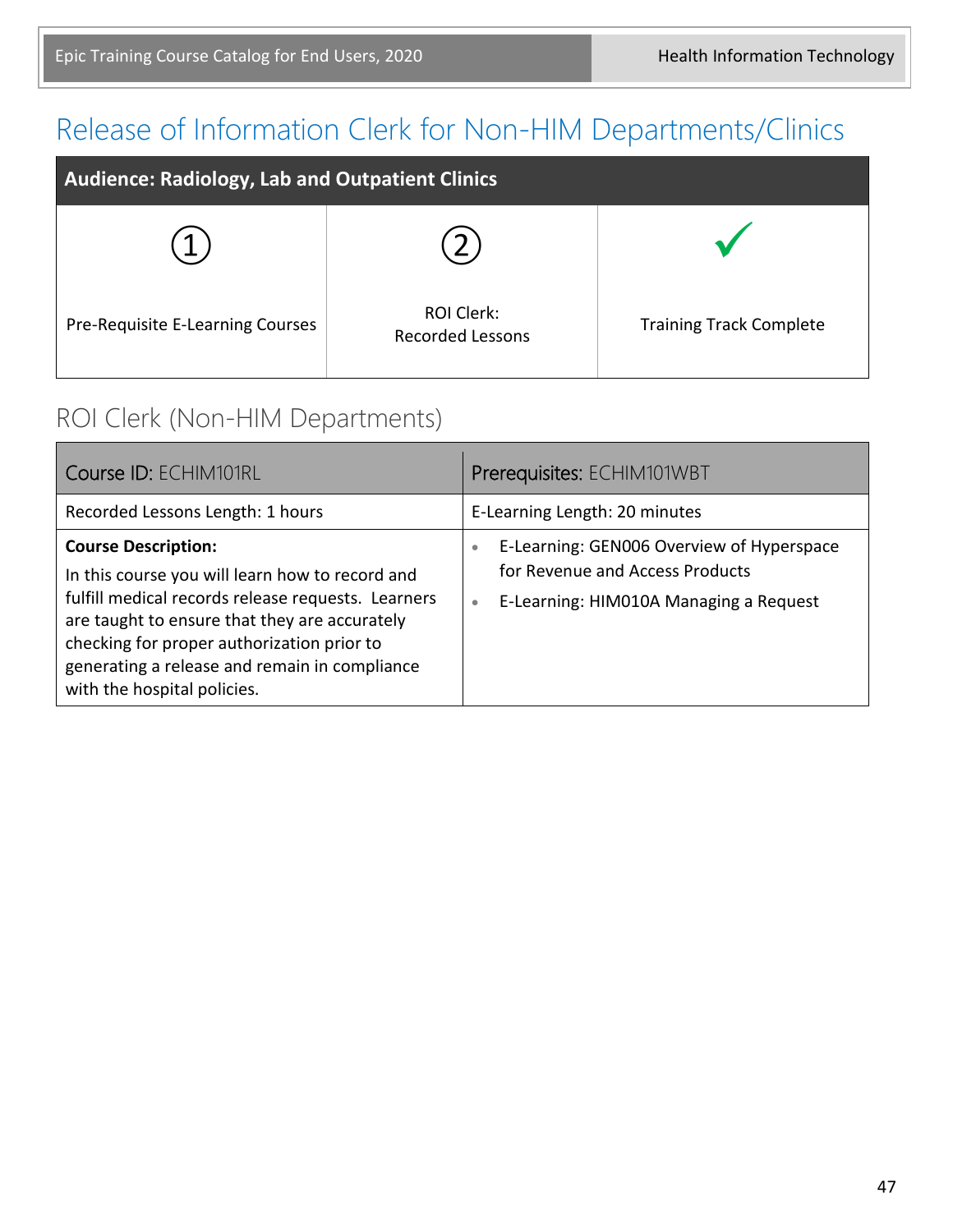# Simple Visit Coding (SVC)

| Audience: Radiology, Rad Onc, Lab, Radiant, Recurring Therapies, PBB/ACNs, Oncology,<br><b>Cardiac Rehab Therapy and other Outpatient departments</b> |                                                 |                                |  |
|-------------------------------------------------------------------------------------------------------------------------------------------------------|-------------------------------------------------|--------------------------------|--|
|                                                                                                                                                       |                                                 |                                |  |
| Pre-Requisite E-Learning Courses                                                                                                                      | Simple Visit Coding:<br><b>Recorded Lessons</b> | <b>Training Track Complete</b> |  |

#### Simple Visit Coding

| Course ID: ECHIM100RL                                                                                                                                                                                                                                                                                                                                                                                                                                                                                                                                                                               | Prerequisites: ECHIM100WBT                                                                                                                                                                                         |
|-----------------------------------------------------------------------------------------------------------------------------------------------------------------------------------------------------------------------------------------------------------------------------------------------------------------------------------------------------------------------------------------------------------------------------------------------------------------------------------------------------------------------------------------------------------------------------------------------------|--------------------------------------------------------------------------------------------------------------------------------------------------------------------------------------------------------------------|
| Recorded Lessons Length: 1 hours                                                                                                                                                                                                                                                                                                                                                                                                                                                                                                                                                                    | E-Learning Length: 25 minutes                                                                                                                                                                                      |
| <b>Course Description:</b><br>The Simple Visit Coding (SVC) process<br>automatically codes accounts for Labs, Recurring<br>therapies, Radiology, and other outpatient depts.<br>by pulling diagnoses entered upstream by<br>Reg/clinical staff. If the validated checks run and<br>errors are discovered, they must be corrected<br>prior to the account processing for billing. This<br>course teaches our learners how to locate the<br>accounts that failed the validation checks and take<br>the steps required in order to fix the inaccuracies<br>and enable accounts to process for payment. | E-Learning: GEN006 Overview of Hyperspace<br>$\bullet$<br>for Revenue and Access Products<br>E-Learning: HIM018 Coding an Account<br>$\bullet$<br>E-Learning HIM101 Overview of Workqueues<br>$\bullet$<br>for HIM |